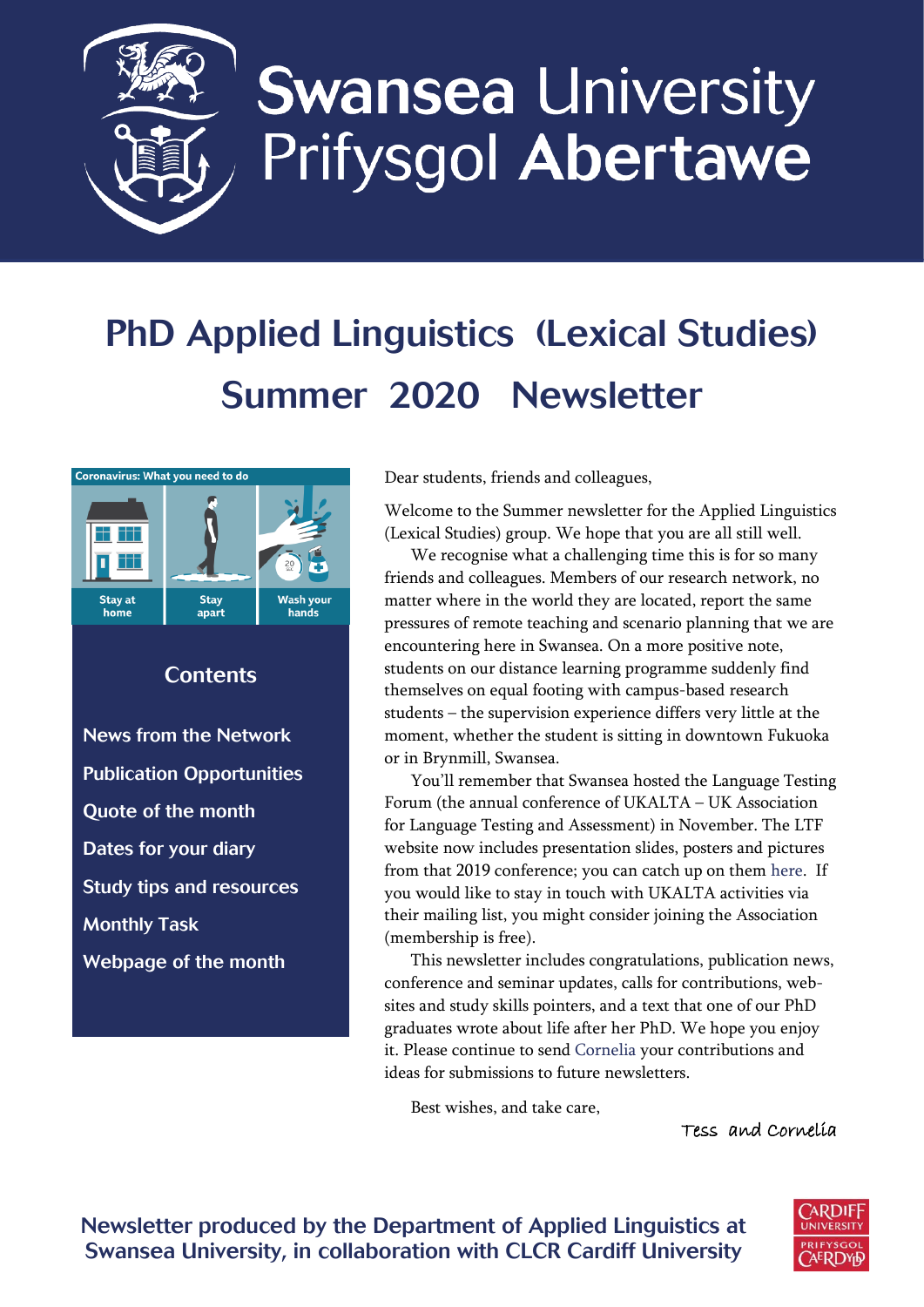#### <span id="page-1-0"></span>News from the Network

Big congratulations to Stephen Cutler, who last week successfully defended his PhD thesis at Cardiff University. Stephen's examiners were Florence Myles (University of Essex) and Katy Jones (Cardiff University). His supervisor was Alison Wray, and the title of his thesis is "Developing formulaicity: memorisation and production of formulaic expressions in L2 speakers of English". Well done and well deserved, Dr Cutler!

Congratulations to Kimi Klassen on the publication of her replication study of Erten and Razi (2009) in the field of reading comprehension. You can find it [here](https://www.tandfonline.com/eprint/66ITJ2TSSRITHYRCT4PQ/full?target=10.1080/02702711.2020.1768976) as a free pre-print.

We were delighted to see that Lucy Davies' paper What are English for Academic Purposes raters looking for in a written task? has been published i[n Cambridge Assessment Research Notes.](http://www.cambridgeenglish.org/researchnotes) Lucy works in the English Language Training Service here at Swansea, and won the Best Poster prize at the 2019 Language Testing Forum.

Tess Fitzpatrick and Peter Thwaites are pleased to announce the publication, in *Language* Teaching, of their State of the Art paper on [Word Association Research and the L2 Lexicon.](https://www.cambridge.org/core/journals/language-teaching/article/word-association-research-and-the-l2-lexicon/D8EF85FD456582DE61FEA17AFDA25E1A) At 37 pages, and covering around 180 pieces of published work, this was quite an undertaking. In putting it together we uncovered some wonderful new, and old, research papers that we had not known about before, and we found new frameworks and perspectives to help our own understanding of this research area. We hope the paper will be a useful reference for colleagues interested, as we are, in the tricky, compelling, frustrating and fascinating field of word association.

Thanks to Stuart McLean for letting us know about a newly published paper which reviews the accuracy and fitness-for-purpose of vocabulary tests: Stoeckel, T., M [cLean, S., & Nation, P. \(2020\)](https://www.cambridge.org/core/journals/studies-in-second-language-acquisition/article/limitations-of-size-and-levels-tests-of-written-receptive-vocabulary-knowledge/00A2861F34D3AE984AB2D61AF50F482F) Limitations of size and levels tests of written receptive vocabulary knowledge. Studies in Second Language Acquisition, 1-23.

## <span id="page-1-1"></span>Publication opportunities

Our colleague Chris Shei has edited or co-edited a series of Routledge Handbooks in recent years, including

- [The Routledge Handbook of Chinese Translation](https://www.routledge.com/The-Routledge-Handbook-of-Chinese-Translation/Shei-Gao/p/book/9781138938267) (2018) (with Zhao-ming Gao)
- [The Routledge Handbook of Chinese Discourse Analysis](https://www.routledge.com/The-Routledge-Handbook-of-Chinese-Discourse-Analysis/Shei/p/book/9780415789790) (2019)
- [The Routledge Handbook of Chinese Language Teaching](https://www.amazon.co.uk/Routledge-Handbook-Chinese-Language-Teaching-ebook/dp/B07RZM9SFQ) (2020) (with Monica E McLellan Zikpi and Der-Lin Chao)
- The Routledge Handbook of Chinese Studies (forthcoming 2021)

On behalf of the editorial team, he is looking for contributors to his next handbook The Routledge Handbook of Asian Linguistics designed to be released in summer 2022. The handbook will consist of 40-50 chapters covering a wide range of Asian languages and topics such as historical, theoretical, discoursal, psychological and applied linguistics. Each chapter is approximately 8000 words in length and the deadline for submitting first draft is 1 June, 2021. He invites researchers in aspects of Asian linguistics to submit chapter proposals. A typical chapter would be a general introduction to the phonology, morphology, syntax or discoursal, sociolinguistic, psycholinguistic, or applied linguistic aspect(s) of an Asian language (this will cover both historical and state-of -the-art research with indepth explanation of theory and illustrative examples), an optional touch upon research methodologies plus a case study investigating a specific issue of the linguistic aspect(s) in question, or a

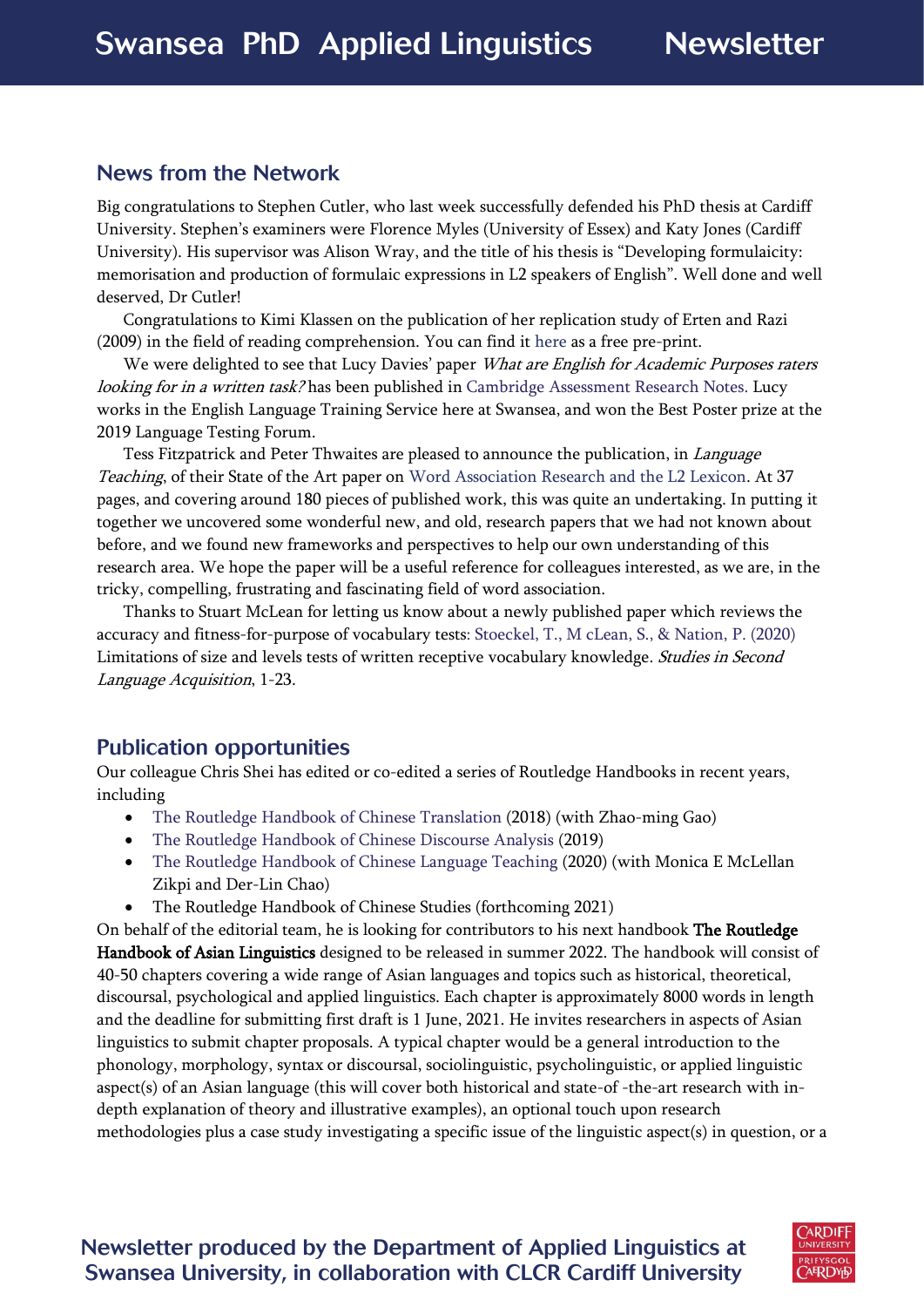comparison with those of other Asian languages. If you or any of your contacts would like to know more about this, please contact Chris at [c-c.shei@swansea.ac.uk.](mailto:c-c.shei@swansea.ac.uk)

Continuing this Asian theme, there is also a call for papers on the effect of the pandemic: The [Asian EFL Journal](https://www.asian-efl-journal.com/) has a special edition planned for September 2021 on the effect of the COVID-19 pandemic on EFL learning/teaching and is guest edited by Dr. Xiuping Li and Dr. Nonie Chiang. All abstract submissions and inquiries to [https://www.asian-efl-journal.com/special-issue-call-for-papers/.](https://eur03.safelinks.protection.outlook.com/?url=https%3A%2F%2Fwww.asian-efl-journal.com%2Fspecial-issue-call-for-papers%2F&data=02%7C01%7CC.Tschichold%40Swansea.ac.uk%7Cba2c90c43a1a4628a05308d7fcb09266%7Cbbcab52e9fbe43d6a2f39f66c43df268%7C0%7C1%7C637255707606370610&sdata=BSYuPp8jcsYxWaFrkgpZp4VMSPQlYV50SQVN80xRXrs%3D&reserved=0)

Don't forget the [Language Teaching Christopher Brumfit essay prize.](https://www.cambridge.org/core/journals/language-teaching/christopher-brumfit-essay-prize) The competition is open to current PhD students, and early career researchers within 5 years of their PhD award. The prize includes £500 for book purchase, the opportunity to be published in LT, and a year's membership of the Language Teaching Editorial Board. The task is "Write an essay which addresses critically an aspect or aspects of applied linguistics or second language acquisition which you are interested in." Please consider entering the competition, and do spread the word to eligible students/colleagues. More information [here.](https://www.cambridge.org/core/journals/language-teaching/christopher-brumfit-essay-prize)

# <span id="page-2-0"></span>Quotes of the month

<span id="page-2-1"></span>We liked this quote from the British Medical Journal, in a short article written by a consultant in geriatrics and acute general medicine:

"Language frames the way we see and treat people. Getting the language wrong can cause hurt and resentment. So, why not make the effort to get it right?"

David Oliver (2020) [Caring about language doesn't mean we can't care](https://www.bmj.com/content/370/bmj.m2524) BMJ 2020;370:m2524

And this, from the OED blog page on [Corpus analysis of the language of Covid-19,](https://public.oed.com/blog/corpus-analysis-of-the-language-of-covid-19/) reflects what readers of this newsletter know well:

"The changing contexts in which a word is used can give insight into shifting perceptions and concerns."

The page includes some graphs on the rise of the use of *corona* and *Covid*. And you can see that the compound *banana bread* now boasts its own entry in the OED.

## Dates for your diary and conference updates

- You may already be aware of the Abralin ao Vivo extended online lecture and discussion event. Abralin, the Brazilian Linguistics Association, in collaboration with ten other national linguistics associations, is offering free access to a daily schedule of lectures and panel series – see the full programme [here.](https://aovivo.abralin.org/en/programme/) Tess is looking forward to giv[e a talk on words](https://aovivo.abralin.org/en/lives/tess-fitzpatrick-2/) as part of the series on Tuesday 28 July at 12:00 UK time - - all welcome!
- [EuroCALL 2020,](https://eurocall2020.ku.dk/) planned for 19-22 August at the University of Copenhagen, has now been changed to an online version consisting of workshops and symposia only on 20-21 August. Cornelia will be chairing one of these workshops, i.e. one aimed at helping young researchers get published. You can attend the virtual gathering for the reduced membership fee of €65 this year.
- [Language Testing Forum 2020](https://ukalta.org/ltf-2020/) will be an online event on Friday 27th November. This will mark the start of a year of 40th anniversary celebrations, culminating with LTF 2021 in Lancaster. The UKALTA executive committee are currently collecting ideas and thoughts from UKALTA members as to the exact shape of this event.
- [BAAL](https://www.baal.org.uk/what-we-do/annual-conference/) and [EUROSLA](https://www.ub.edu/eurosla2020/coronavirus-policy/) have both postponed their annual conference by a year.

## Newsletter produced by the Department of Applied Linguistics at Swansea University, in collaboration with CLCR Cardiff University

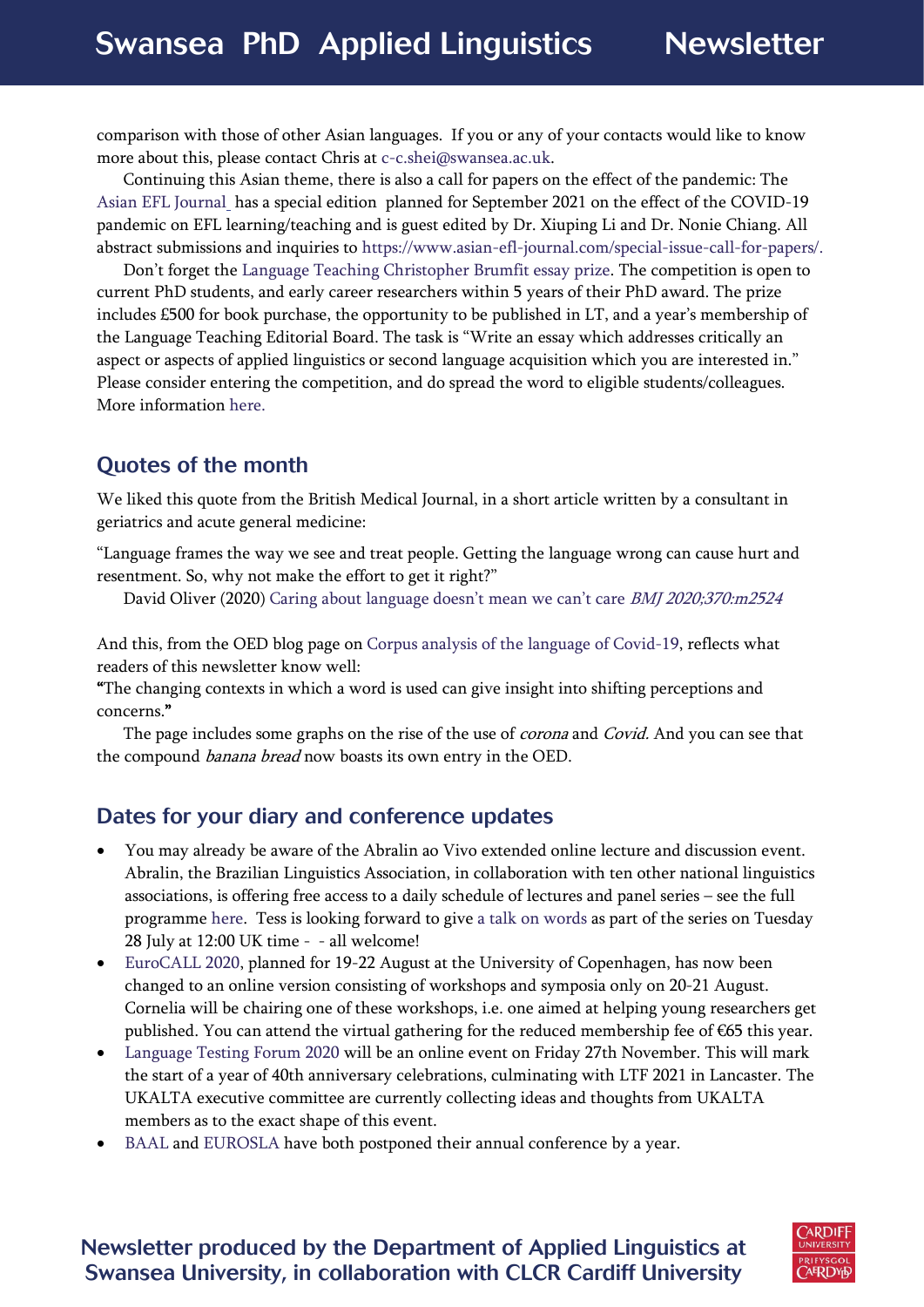## Person profile: Yixin Wang-Taylor

<span id="page-3-0"></span>Yixin Wang-Taylor graduated from the Applied Linguistics (Lexical Studies) PhD programme at Swansea in 2017. Her supervisors were Jim Milton, Michael Daller and Cornelia Tschichold, and the examiners at her viva were Guoxing Yu and Maria Fernandez Parra. Yixin contributed very valuably to the academic community in applied linguistics at Swansea – and indeed to the vocabulary community more widely. She was a founding member of the BAAL Vocabulary SIG committee, taking on the role of Secretary on the committee between 2014 and 2018. She was a key member of the team who hosted the inaugural BAAL Vocab SIG meeting, in Swansea in 2015. We asked Yixin to update us on what she has been doing since her PhD award.



My students and I in China

After finishing my PhD in 2017 at Swansea University, I moved to Tokyo with my husband, a change of location after seven years in Swansea, contributing to a change of perspective on research in Applied Linguistics.

I remember how excited I was when I started working as an English instructor at Tamagawa University in Tokyo. Finally, I felt I could contribute to broader society, rather than merely to academia. I felt content after helping English learners to solve their problems with English and receiving positive feedback. I felt that my previous research was very academic and not as valuable to society as, for example, science and technology.

However, while teaching, I came to realise that my research was highly applicable and of great benefit to my students. The theories and research findings I read about before kept backing up my suggestions given to students; the questions coming up from the classrooms motivated me to read more research papers; and more importantly, the interaction with students helped me to come up with many research ideas that I wanted to put into action. It was the moment I knew that the subject, Applied Linguistics, I chose at the beginning had always been the subject I liked to do, and it probably would be for the rest of my life. So, when I was offered an assistant professorship by Nankai University in China, I took it and moved back to China. Now I have worked here for 2 years.

My research interest is on vocabulary-related second language acquisition and language testing. The most recent publications are with Professor Jim Milton 'Predicting international students' academic success with vocabulary and intercultural communicative competence' (2019) and with Associate Professor Michael Daller and Senior Lecturer Amanda Müller *'The C-test as predictor of the* academic success of international students' (2020). Currently I'm working on a paper investigating the contribution of academic vocabulary to students' academic success in the Chinese context.

The past few years of teaching in an Asian context helped me to have a better understanding of language learners' difficulties with studying English in their mother tongue country. By learning words from Chinese or Japanese translations, learners lack an English understanding of the words. The majority treat English words as 'objects' but not something carrying feelings as words in their mother tongue would. As a result, they may know many 'names' of these words, but they have limited knowledge in knowing how to arrange them. This issue becomes prominent for words that are not in